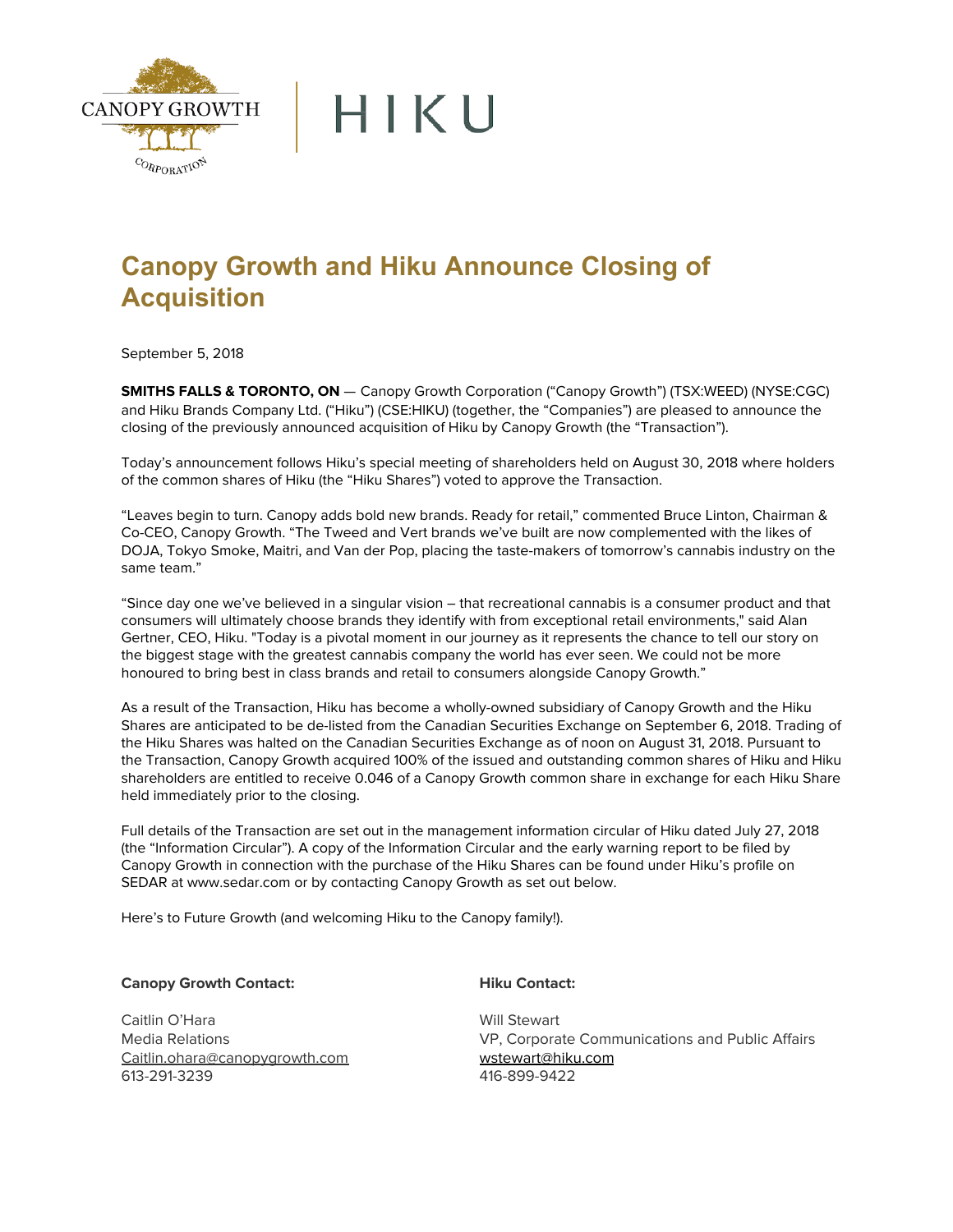Investor Relations Tyler Burns Tyler.burns@canopygrowth.com 855-558-9333 ex 122

CEO Alan Gertner investors@hiku.com

Director Bruce Linton tmx@tweed.com



## **About Canopy Growth Corporation**

Canopy Growth is a world-leading diversified cannabis and hemp company, offering distinct brands and curated cannabis varieties in dried, oil and Softgel capsule forms. From product and process innovation to market execution, Canopy Growth is driven by a passion for leadership and a commitment to building a world-class cannabis company one product, site and country at a time.

The Company has operations in 11 countries across five continents. The Company is proudly dedicated to educating healthcare practitioners, conducting robust clinical research, and furthering the public's understanding of cannabis, and through its partly owned subsidiary, Canopy Health Innovations, has devoted millions of dollars toward cutting edge, commercializable research and IP development. Through partly owned subsidiary Canopy Rivers Corporation, the Company is providing resources and investment to new market entrants and building a portfolio of stable investments in the sector. From our historic public listing on the Toronto Stock Exchange and New York Stock Exchange to our continued international expansion, pride in advancing shareholder value through leadership is engrained in all we do at Canopy Growth.

Canopy Growth has established partnerships with leading sector names including cannabis icon Snoop Dogg, breeding legends DNA Genetics and Green House seeds, and Fortune 500 alcohol leader Constellation Brands, to name but a few. Canopy Growth operates ten licensed cannabis production sites with over 2.7 million square feet of production capacity, including over 500,000 square feet of GMP certified production space.

For more information visit www.canopygrowth.com

## **About Hiku Brands**

Hiku is focused on building a portfolio of engaging cannabis brands, unsurpassed retail experiences and handcrafted cannabis production. With a national retail footprint led by Tokyo Smoke, craft cannabis production through DOJA's ACMPR licensed grow, Van der Pop's female-focused educational platforms, and Ma•tri, Hiku's Quebec based cannabis brand featuring high quality handmade accessories, Hiku houses an industry-leading portfolio that aims to set the bar for cannabis brands in Canada.

Hiku's wholly-owned subsidiary, DOJA Cannabis Ltd., is federally licensed to cultivate and sell cannabis pursuant to the ACMPR, owning two production facilities in the heart of British Columbia's Okanagan Valley. Hiku's subsidiary, TS Brandco Holdings Inc. ("Tokyo Smoke"), has been conditionally awarded one of four master retail licenses in Manitoba. Hiku also operates a network of retail stores selling coffee, clothing and curated accessories, across British Columbia, Alberta and Ontario.

## **Notice Regarding Forward Looking Statements**

This news release contains "forward-looking statements" within the meaning of the United States Private Securities Litigation Reform Act of 1995 and "forward-looking information" within the meaning of applicable Canadian securities legislation. Often, but not always, forward-looking statements and information can be identified by the use of words such as "plans", "expects" or "does not expect", "is expected", "estimates", "intends", "anticipates" or "does not anticipate", or "believes", or variations of such words and phrases or state that certain actions, events or results "may", "could", "would", "might" or "will" be taken, occur or be achieved. Forward-looking statements or information involve known and unknown risks, uncertainties and other factors which may cause the actual results, performance or achievements of Canopy Growth, Hiku or their respective subsidiaries to be materially different from any future results, performance or achievements expressed or implied by the forward-looking statements or information contained in this news release. These forward-looking